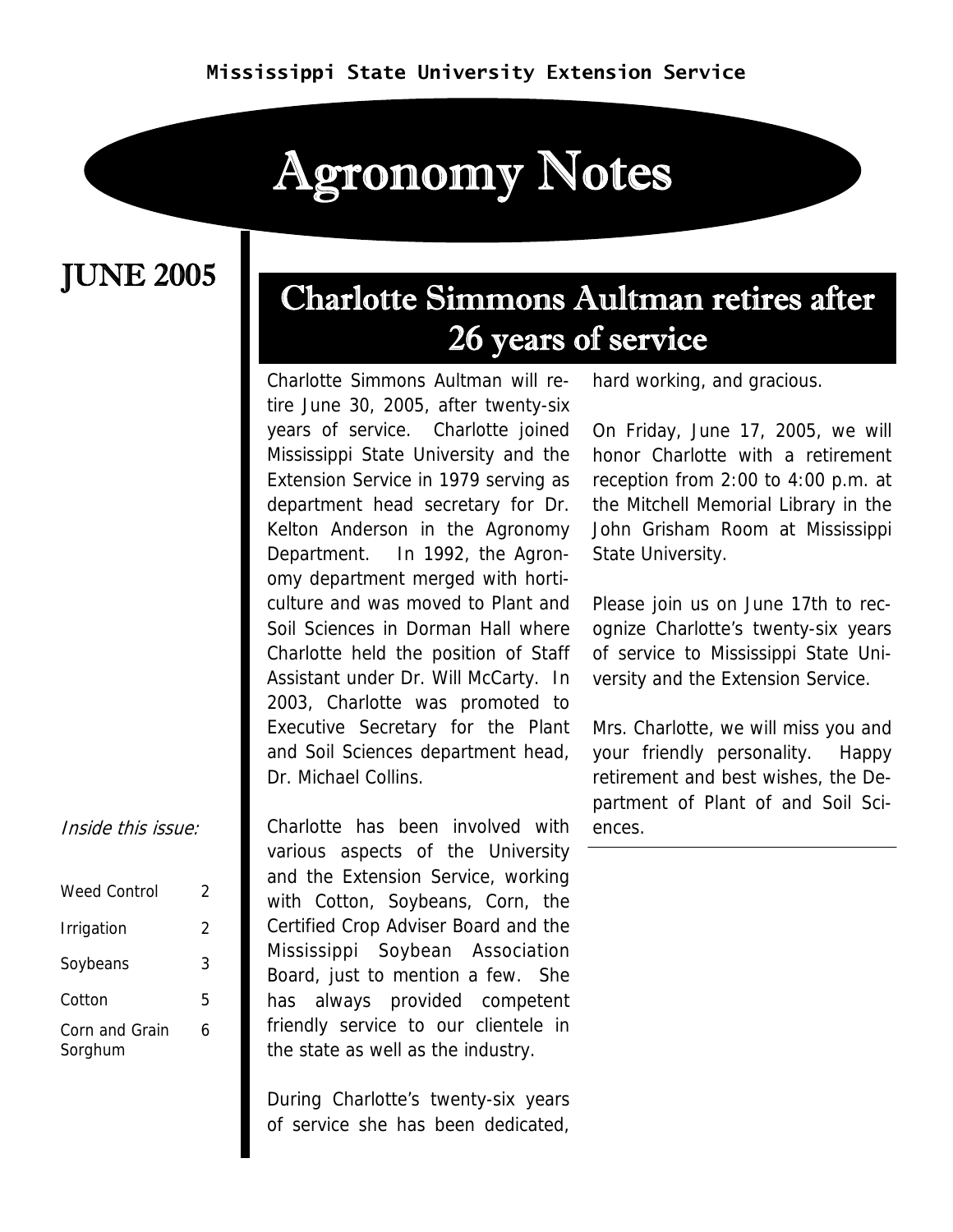## Weed Control Update By Dr. John Byrd

This year prices for both DF and Liquid formulations of Velpar will be reduced to match last year prices. I'm not going to quote the figure DuPont stated, but it will be a significant reduction compared to years past. This is especially helpful for producers that have smutgrass problems. The downside of Velpar treatment is the 60 day grazing and haying restriction. Earlier this year DuPont asked EPA to shorten the restriction to 30 days (in the early 1990's it was 37 days when we had a 24C label to use it for smutgrass). EPA said each state would have to review the entire data packet and make that decision. MDAC, like many other southern states, does not have adequate numbers of personnel to review the packet, so most will rely on the review done by the Florida Department of Agriculture. However, it will be next use season before the review is completed and a decision is reached. So, for this season, producers will face a 60 day grazing and haying restriction where Velpar is applied. While Velpar is the topic of discussion, we will repeat a study this summer to look at knotroot foxtail control in bermudagrass forages. Velpar alone or combined with several other treatments provided excellent foxtail control in a study we conducted last summer.

We've also got a study to evaluate treatments for bulrush (some people call it watergrass) control. I looked at the treatments one month after initial applications had been made and saw nothing that looked very exciting. Several of the treatments get sequential applications, so I'm hopeful improved control will been seen at later evaluation dates.

Dow is pushing Surmount and PastureGard hard this summer. Both looked excellent in our studies last summer. Surmount will be more expensive than Grazon P+D and PastureGard will be more expensive than Crossbow, but less than half the cost of Remedy. However, neither product contains 2,4-D so off target movement and damage to adjacent crops will be less likely with the new products than with the old standbys.

EPA has not acted on the section 18 for Maverick on bermudagrass to control johnsongrass.

### Early Irrigation of Soybeans By Jim Thomas

Recent hot weather and the lack of a much needed rainfall event have raised questions by many growers about irrigation of small soybeans. There are many concerns about scorching, stunting, killing beans at this stage that haunt growers and make them hesitant about irrigating at such an early stage. The key to an early irrigation is that is needs to be quick, 24 hours or less, and it needs to be done before the soybeans are stressed really badly. With furrow irrigation, border irrigation or sprinklers

it is not a question of re-filling a profile as much as it is giving a young tender plant without an expansive root system a quick drink of water. Growth and canopy are very important with the weed control programs used today. Keeping a plant in a good growing condition promotes canopy closure earlier or may even help it close versus not having plants large enough to lap and close a canopy. It also helps set the earlier blooms and blooming nodes a little higher on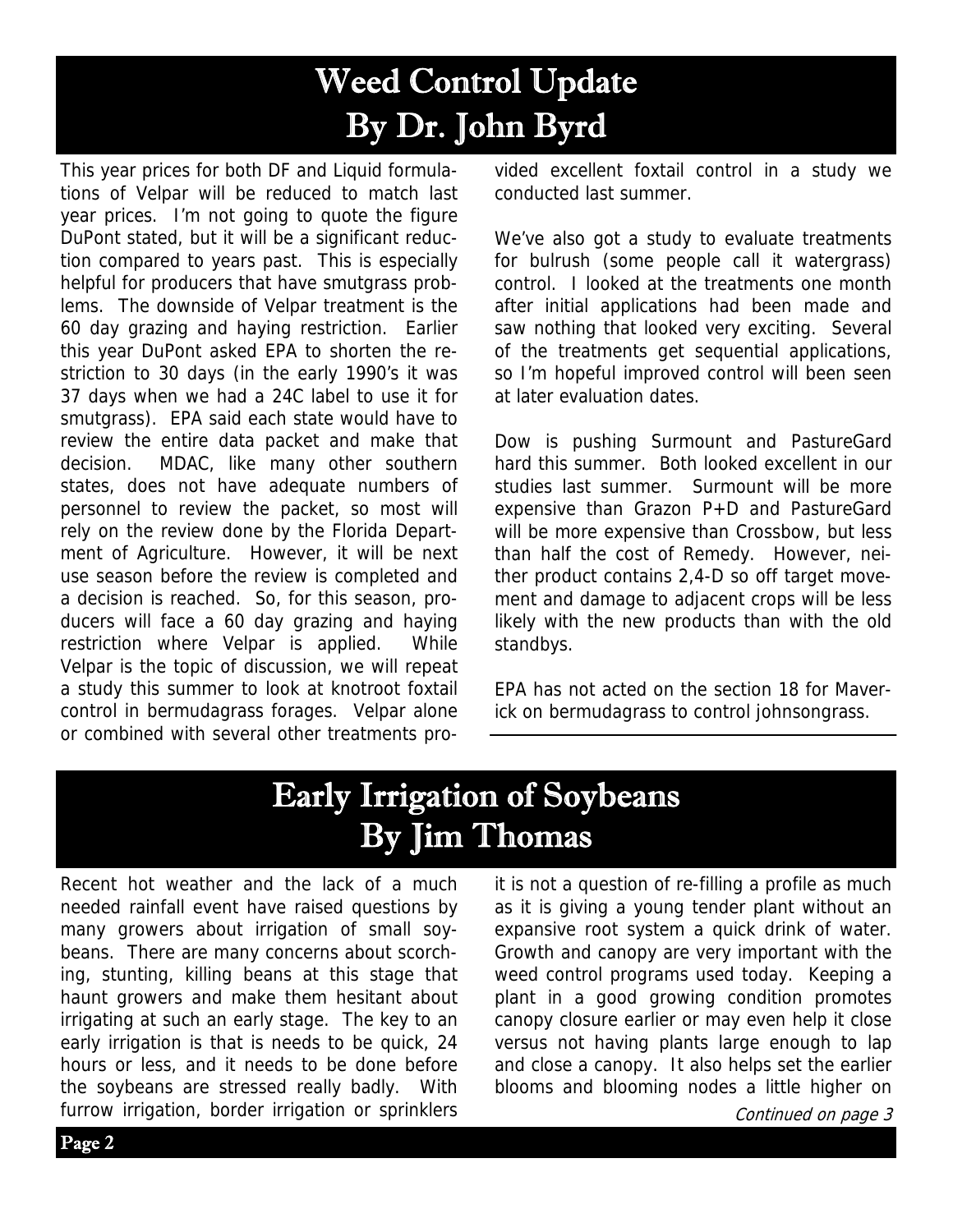#### Early Irrigation on Soybeans, Continued from page 2

the plant, which makes them more harvestable at the end of the season.

Early irrigation on small beans, providing water is not held too long or beans were not stressed severely when the irrigation started, has resulted in rapid growth in just a few days. After that, most small plants will root into the deeper moisture and additional irrigation will not be needed for 2-3 weeks. The key is starting before severe stress occurs and getting irrigation on and off the field in 24 hours or less, preferably 12 hours if possible. Large volumes should be used to accomplish this; slow run times do offer the opportunity for scald or even drowning in some fields. If soybeans are stressed severely then there will probably be some areas that die out from charcoal rot or Phytophora, even if this occurs, good irrigation at the proper time after that on a good schedule will help overcome any areas that may have been weakened due to death or disease in the plant.

Heavy rains, should they occur, followed by hot weather will probably have the same end result as a good irrigation. If drainage is taken care of, I do not hesitate to water small plants (2-3 inch plants) as long as the water can be removed quickly.

Keep in mind when making these early irrigations, the soil profile is not completely dry, and water will move through the field faster than it will when the beans get larger and the profile is depleted more. As the beans get larger and canopy, water use will also increase and demand will peak at about 0.25 inches per day. This is the target that growers should try to meet in season with irrigation for a return cycle using about 1.5-2 inches out of the profile between irrigations.

Major concern: Keep soybeans in a good growing environment at all times!

## Soybeans By Dr. Alan Blaine

Over the last several weeks I have attempted to clear the air about some issues. However, some of the things circulating regarding what needs to be done this growing season is totally off track.

You may be hearing that you should spray at R1. This is only true if rust is found early. If you want zero risk, this is the time that the majority of the spray programs begin in Brazil, therefore, this would be a potential starting point for us. However, in the absence of rust, it is premature.

A second spray would occur about 21 days later, which is the R3 growth stage. R1 represents first bloom and R3 is when developing pods are 1/4 to 3/16 of an inch in length. For those who have been around a while you may recall that R3 and R5 are the two timings we used when applying Benlate fungicide years ago.

Current research has shown no yield benefits from spraying fungicides prior to R1. While no one has really addressed it in any detail it is very understandable why this has been observed. When the plant begins blooming, its physiology changes. As fruiting structures begin to form, nutrients move from the leaves to developing pods. Most diseases do not express themselves until after R1 and rust appears to be no different.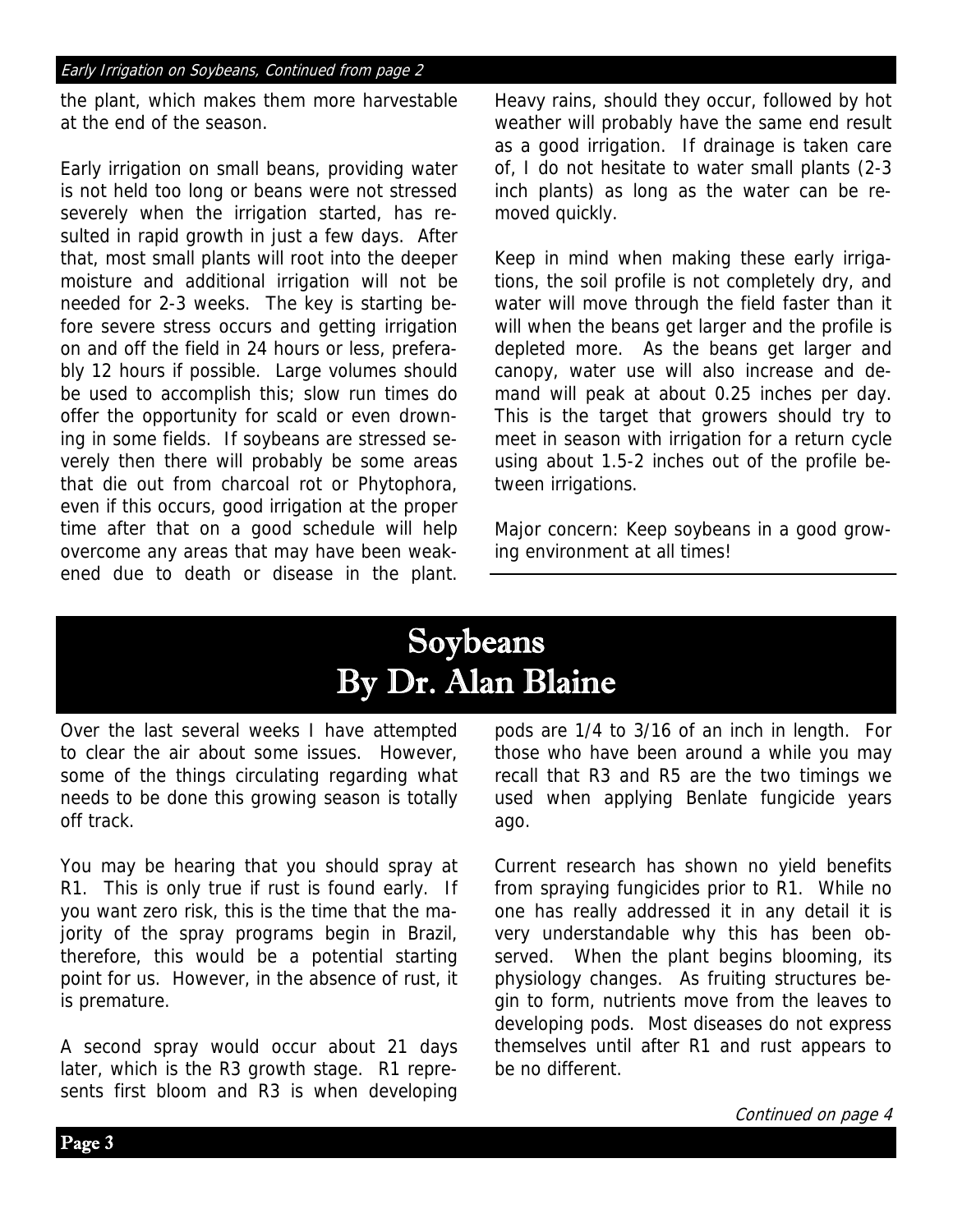#### Soybeans, Continued from page 3

There are three basic choices for rust: the triazoles, the strobilurins and mixes of the two. Keep in mind that rust is big business. Not doing your homework and getting caught up in the heat of the situation can get you in your pocketbook.

Not all materials are created equal. If you or your growers have questions, ask them. As I have stated before there is no such thing as a dumb question.

The triazoles are primarily curative. They can be used before rust is present or after it shows up. In addition, to the triazoles you can use a copack/premix to broaden the spectrum.

Our control guide breaks down the various spray options based on stage of growth and whether or not rust is present. I still contend that, if rust is not found, an R1 spray is premature. I do not consider that a risk but you may feel differently.

If you are being told that a triazole is all you need for your entire program, find someone else to listen to. I would (in a 2 shot program) consider a triazole followed by a copack/premix or a copack/premix twice. The main reasons to look at the mixes are cost and they are broad spectrum. We are hearing \$12 to \$14 for a copack/premix.

You must remember that the greatest yield increases have come from a Quadris based program applied at R3. We do not expect the triazoles to control other diseases like the strobilurins.

We currently have ranked the triazoles as follows: Folicur > Laredo = Domark > Tilt, Propimax or Bumper. These rankings are based on other countries' data but we feel we are on target based on current information. Some recent data has shown a significant increase in performance when adding 1% oil versus ½% oil or a ¼% NIS to Quadris, Quilt, and Tilt.

Although Tilt is not the most efficacious triazole, it can do the job under heavy pressure. Based on this data we will be recommending adding 1% oil to these three materials. Oils could also increase the efficacy of other materials. In addition, they are often more consistent since surfactants are so variable. However, I expect that individual products will be making specific adjuvant recommendations in the near future.

Quadris and Headline should be fairly close in performance. The difference will be on certain other diseases, not rust. The strobilurin in Stratego does not appear to be as broad spectrum on other diseases but increasing the rate from 7 to 10 ozs. could change that scenario.

The biggest concern about the copacks/ premixes is that they are mixed at rates lower than recommended when using either product alone. We will learn more in the future but the various companies contend that these are the rates being used to control rust in other countries. As we have observed numerous times when you mix various chemistries they appear to work better mixed than when applied alone. Just for comparison:

Quilt at 14 ozs. has 4 ozs. of Quadris  $+4$  ozs. of Tilt - Headline SBR at 7.8 ozs has 4.7 ozs. of

Headline and 3.1 ozs. of Folicur.

The use rate for both of these strobilurins (Quadris/Headline) is approximately 6.0 ozs. In the last several years we have done a good job with reduced rates of Quadris but we were not sure about these rates being adequate for rust. The companies representing these two products have assured us the ratio in these copacks/ premixes is adequate.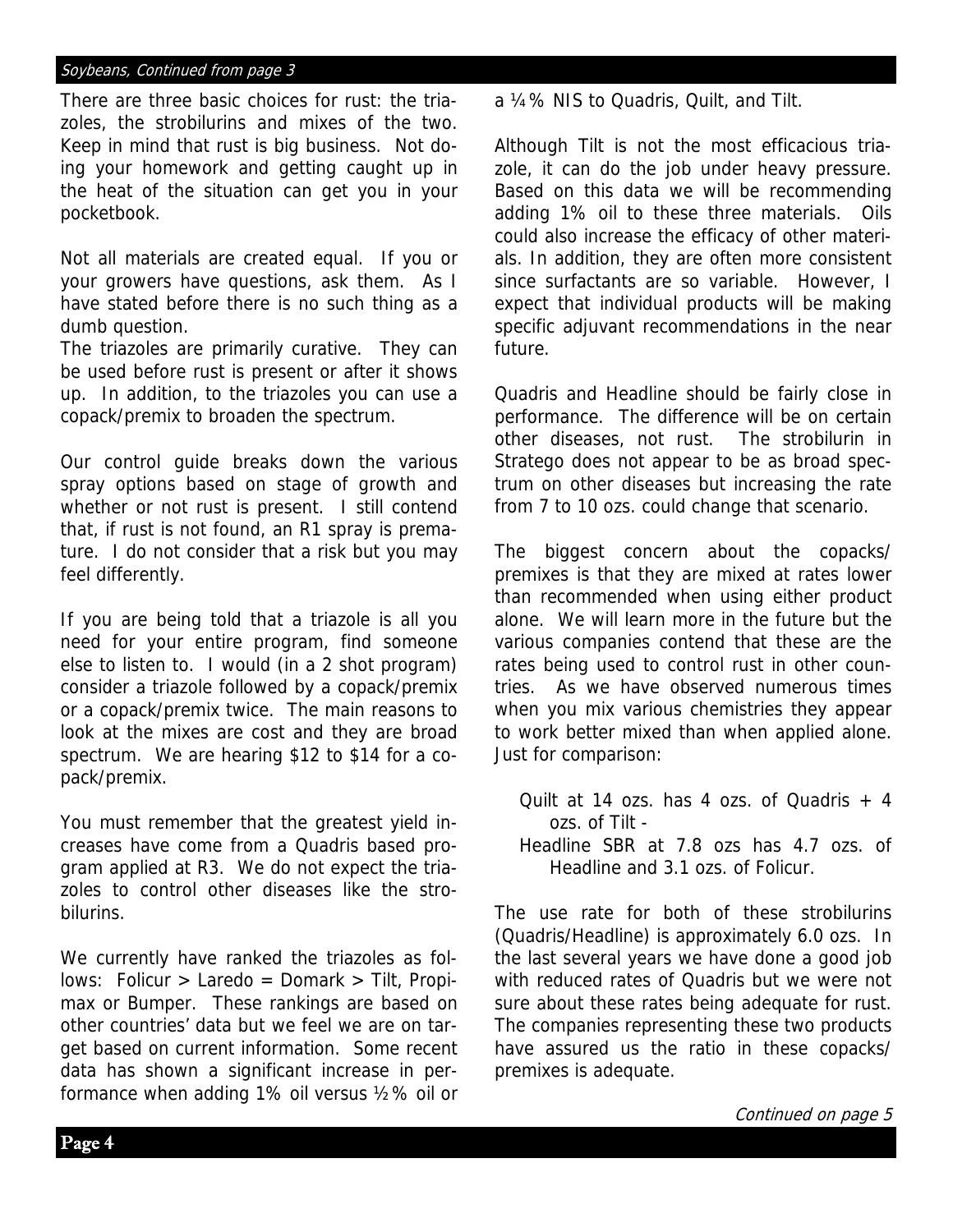#### Soybeans, Continued from page 4

It may take a full rate of a triazole to slow rust once it occurs but we feel the mix is adequate the residual will just be shortened. From a resistance management standpoint there are numerous options. Avoid spraying one chemistry back to back; applying a copack/premix twice does not cause a concern because you are using two different chemistries each application.

The cost of the copacks/premixes has really gotten our attention because we have become comfortable using reduced rates of Quadris as most of you are. Spending the same amount of money on a strobilurin plus getting a triazole thrown in for the same price is worth looking at for sure.

Many have asked how we see Chlorothalonil fitting in to he rust picture. It is a less costly option but has neither curative nor preventative properties. It is what we refer to as a protectant. Its residual will be 7 to 14 days so repeated applications will be required. One company we spoke with is recommending that Chlorothalinil be used from V5 to R1. If you recall I stated earlier that consistent yield increases have not been obtained when spraying prior to R1, so why spray earlier? I feel that due to the short residual and the suggested use timeframe it will not garner wide scale use even given the price. However, we will be looking at it and it may play a role in the future from a resistance management standpoint and by possibly aiding in lowering the inoculum potential.

I hope these points have helped shed some light on this subject. If you have additional questions, please give us a call. As we learn more and as additional products become available, recommendations will be updated.

### **Cotton** By Dr. Tom Barber

The major problems that have occurred with cotton so far have been related to the slow start. The cooler temperatures early and the current moisture problems have resulted in cotton remaining in the seedling stages for several weeks. The slow start has also used up most of the seed treatments and one to two Thrips applications have been made on most of the Mississippi crop. These dry conditions have also led to scattered problems with Spider Mites. I have seen several fields in the south delta that have had high enough populations to warrant sprays. In some fields the Spider Mite injury is severe enough that seedling disease has taken over and killed plants in spots.

What about irrigating pre-square cotton? Normally this is not a common practice and for the most part water requirements for pre-squaring cotton are low. In fact the deeper moisture will allow for a better root system. The majority of root growth will occur within the first forty days after emergence. There is still moisture present in the bed, it is just deeper than we would like especially to get a stand after replanting. However for the cotton that is up the roots will grow down with the moisture which will provide good root systems for the critical boll fill period. Irrigating this cotton that is cotyledon to 5 leaf will be expensive and time consuming. The benefit will be a quicker grow off time to squaring and improved nitrogen uptake. The downside will be weed flushes that emerge after the cotton is passed the Roundup restriction and the costs associated with watering with little returns. For the most part the cotton will be fine as long as the roots are growing down to the moisture. If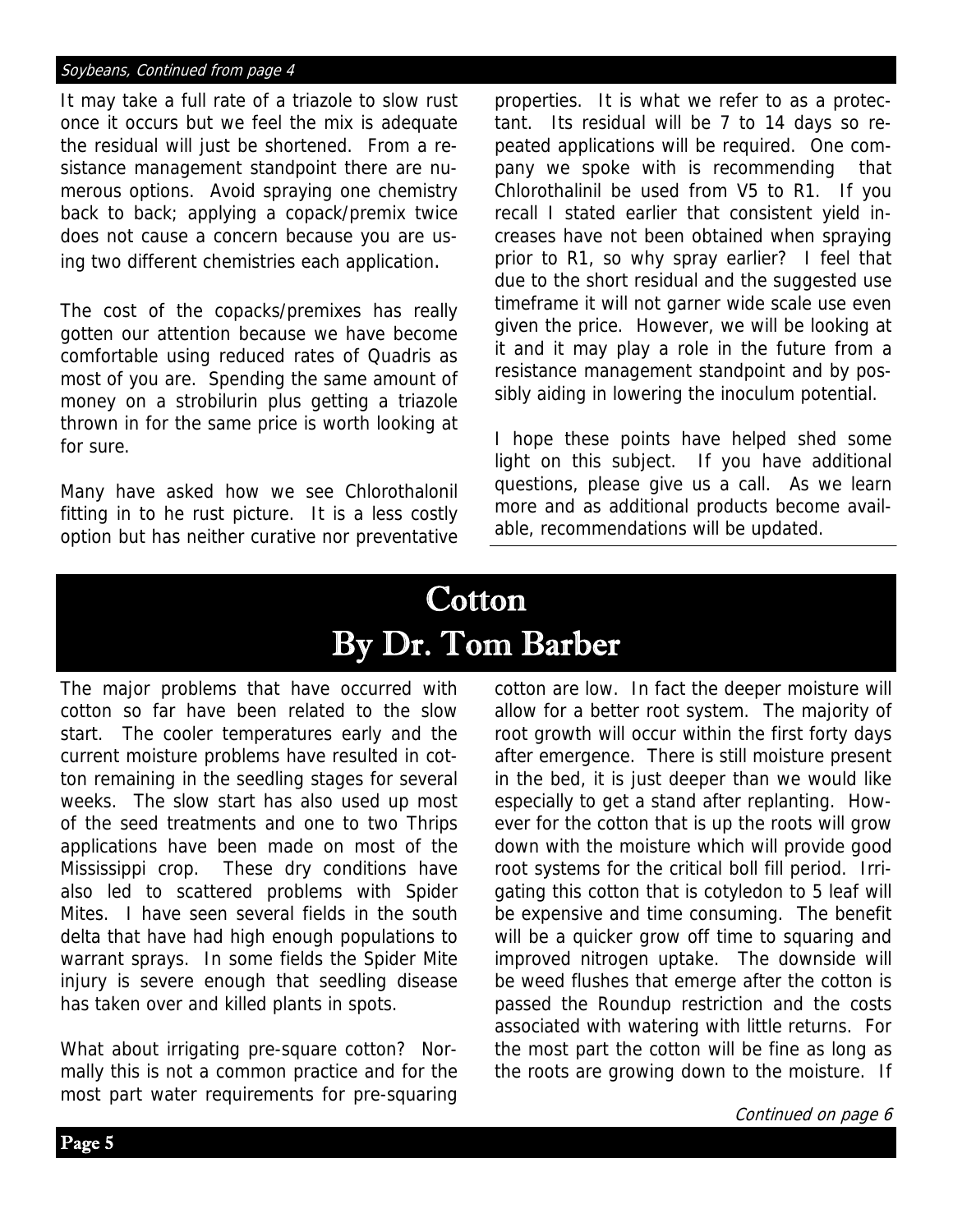#### Cotton, Continued from page 5

we receive no rainfall and the moisture drops below the root zone, irrigation will be needed for growth and development.

What about watering cotton to a stand? This practice is very risky especially if furrow irrigation is used. Yes, you can water cotton up with furrow irrigation. However, it is not a common practice and you must run the water long enough to insure that the top of the beds are fully saturated with enough water to germinate the seeds. If the water is cut off too soon, then the seeds may simply swell and die. The optimal practice for planting with low moisture and furrow irrigation is to irrigate the field before

planting, knock the beds down to the moisture and plant into good moisture. This procedure may lead to planting later, but will insure a better stand.

A little rainfall will solve a lot of our problems for us. Remember rain or irrigation may lead to weed flushes after the five leaf stage. Dual (metolachlor) applied at this time will give you extended control if a rain or irrigation occurs by squaring. This will give you an advantage over grasses and pigweeds. For other broadleaves, Envoke or Staple can be used over the top if the glyphosate restriction has been reached.

### Corn and Grain Sorghum By Dr. Erick Larson

#### **CORN**

**Irrigation needs** - Corn's most critical and largest moisture requirement occurs during a four week period following tasseling, which should occur during June through mid-July for most of Mississippi's crop. Potential corn yield can be reduced to 4 - 8 percent per day due to water deficit during this period. Thus, insufficient irrigation water and/or slight delays can quickly reduce yield potential and evaporate profitability. Corn plants use about 1.50-1.75 inches of water per week during peak water use, so producers nearly always must supplement rainfall with irrigation to meet crop demand during this extremely critical period. Therefore, growers using irrigation should begin incrementally meeting crop demand before irrigation system capacity cannot replenish soil moisture, especially with center pivot irrigation systems.

#### **Will irrigation or rainfall hurt pollination?**

Corn possesses a vast overabundance of pollen

and several traits, which make the pollination process relatively immune to overhead irrigation or rainfall disturbance. Corn produces a huge overabundance of pollen grains (more than 4000 pollen grains per silk). Physical disturbance caused by overhead irrigation occurs over a very short time period in relation to corn pollination capacity. Pollen shed normally lasts 5 to 8 days, during which pollination may occur at any time. Corn plants also have an innate ability to stop pollen shed when the tassel is too wet or dry and trigger pollen shed when conditions are favorable. Additionally, silks are quite sticky, which makes pollen grains hard to wash off after they land on a silk. Thus, the physical disturbance caused by rainfall or overhead irrigation will not reduce corn pollination in a normal field environment.

**Mid-season supplemental nitrogen:** Dry weather during the last 40 days has restricted mid-season nitrogen loss problems, like what has occurred the previous two years, until this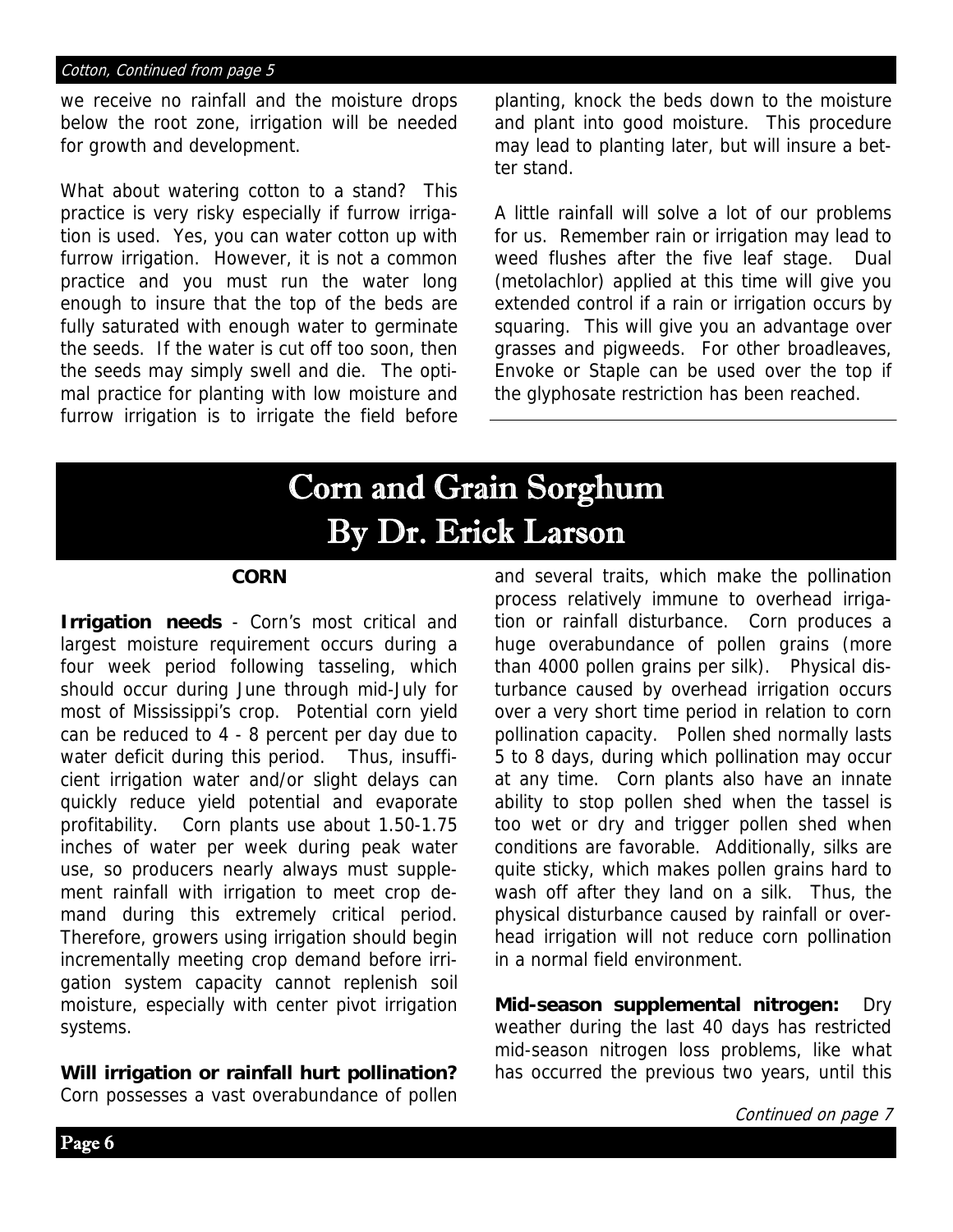#### Corn and Grain Sorghum, Continued from page 6

point. Thus, although the need for additional nitrogen fertilizer generally looks minimal now, I will mention some suggestions about this subject. Mid-season supplemental nitrogen should be applied one to two weeks prior to tassel (or heading for sorghum) for optimum crop utilization and grain yield response. Nitrogen should not be applied to saturated soils. Granular ammonium nitrate is generally the preferred nitrogen source for mid-season application because it is not subject to volatilize, compared to urea. Urea volatility can be substantial when temperatures are warm and rapid evaporation occurs. However, urease inhibitors on urea fertilizer may reduce volatility. Granular nitrogen fertilizer sources will burn plant leaf tissue where granules lodge in the whorl. Thus, application should be limited to around 200 lbs. of fertilizer per acre if the corn is less than three feet tall or 100-150 lbs. per acre if the corn exceeds three feet tall.

**Foliar nitrogen sources -** University research generally indicates little or no corn yield response to foliar nitrogen fertilizer sources. Many foliar nitrogen sources only supply 2 to 5 pounds of nitrogen per acre, which may limit corn or sorghum response, since that is a minimal proportion of nitrogen needs. Thus, granular nitrogen sources are generally suggested when mid-season nitrogen supplementation is warranted.

**Scouting Needs -** You don't have to be a corn specialist to effectively scout corn, but you should continue walking fields, closely looking for problems, so that appropriate management decisions may be addressed throughout the entire growing season. Producers with irrigation capacity should monitor soil moisture status nearly daily during the sensitive early reproductive period. Scouting should also reveal fertility deficiencies and prevalent weed competition problems. Weed problems can often be suppressed by applying various timely layby treatments, if you have equipment capable of applying directed sprays. Leaf blights were quite prevalent last year, and could pose problems again, if abundant rainfall returns. The second generation of corn borers will occur late this month. Also, monitor fields for postemergence herbicide injury and drift.

#### **Grain Sorghum**

**Irrigation timing - Grain sorghum is very** drought-tolerant. However, it will respond positively to supplemental irrigation during droughty conditions. These characteristics make grain sorghum well suited for limited irrigation. Grain sorghum is most dependent upon moisture around the boot stage. The boot stage is characterized by the head swelling inside the flag leaf sheath, immediately prior to heading. Grain sorghum water use is maximized from rapid vegetative growth stages through the soft dough stage. Water use during this time typically peaks at about 1.5 inches per week and rapidly declines after the soft dough stage. Therefore, a furrow-irrigation application just prior to the boot stage, followed by another at bloom (if needed) should provide nearly the entire yield potential of full irrigation. Center-pivot irrigation systems typically require several applications since total water application is limited (compared to furrow irrigation) by runoff potential.

This issue of Agronomy Notes was edited by Emily Dabney.